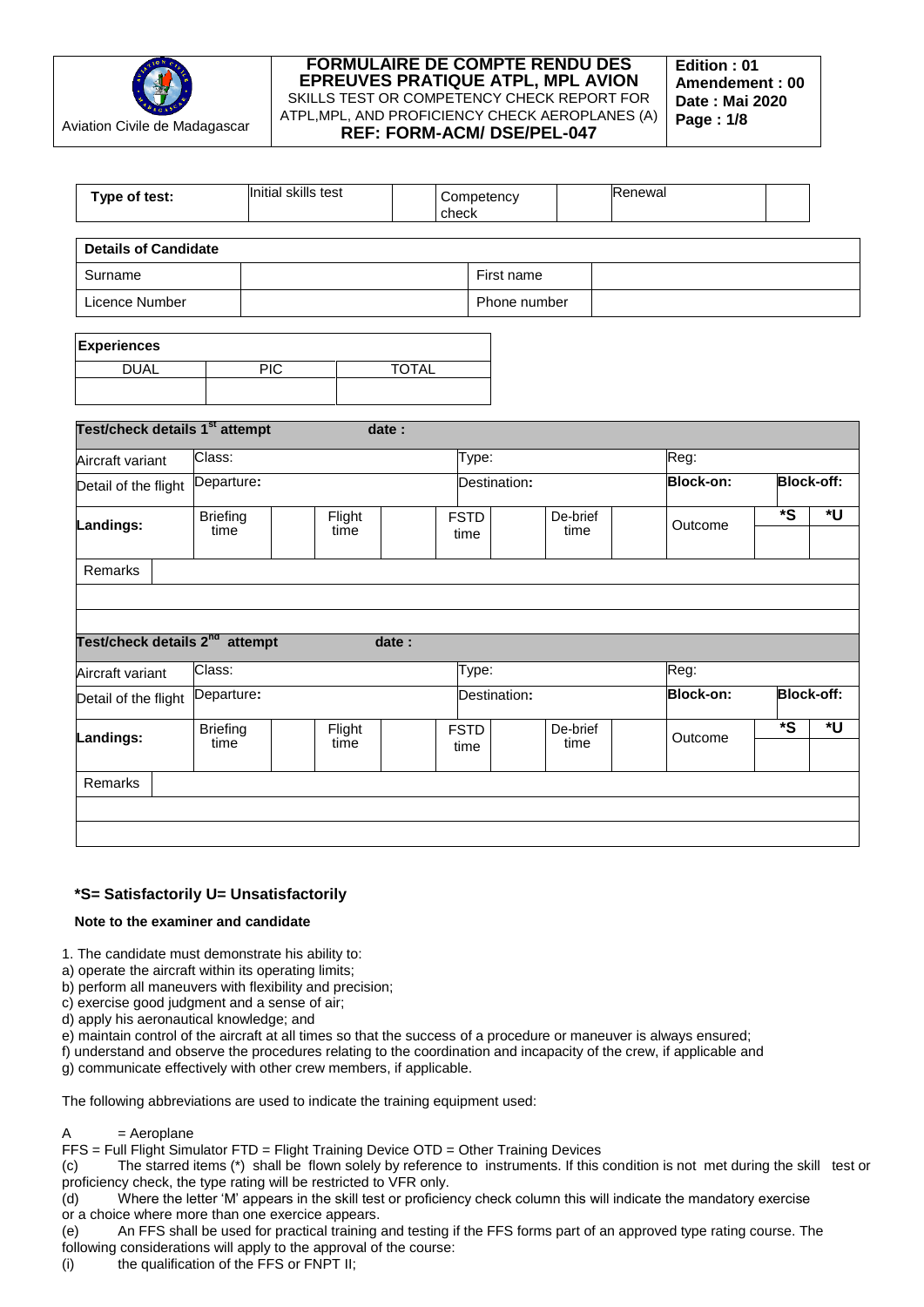

**Edition : 01 Amendement : 00 Date : Mai 2020 Page : 2/8**

(ii) the qualifications of the instructors;<br>(iii) the amount of FFS or FNPT II traini

(iii) the amount of FFS or FNPT II training provided on the course; and (iv) the qualifications and previous experience on similar types of the pi

(iv) the qualifications and previous experience on similar types of the pilot under training.<br>  $(f)$  (\*) Cf RAM 3200 AMC 2 et 3 AU RAM 3206 part (c), (e) When the letter "M" appears (f) (\*) Cf RAM 3200 AMC 2 et 3 AU RAM 3206 part (c), (e) When the letter "M" appears in the practical exam or skills check column, it indicates that the exercise is mandatory or that there is a choice when more than one exercise appears.

2. The following limits will apply, possibly corrected, to take into account turbulent conditions and flight qualities, as well as the performance of the aircraft used: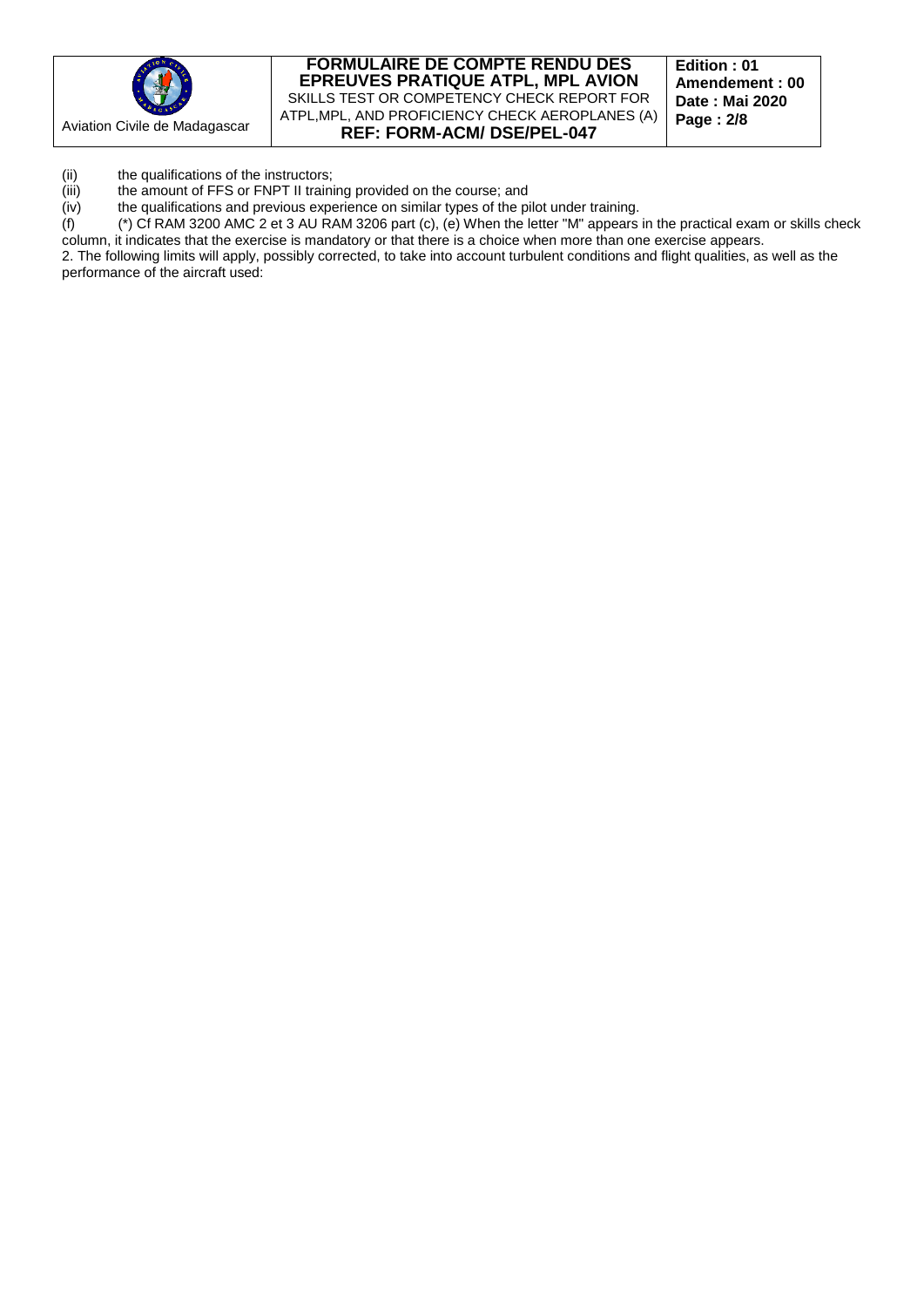

| <b>Tolerances</b>                                            |                          |
|--------------------------------------------------------------|--------------------------|
| <b>Multi-engine only</b>                                     |                          |
| Height                                                       |                          |
| Generally                                                    | $± 100$ feet             |
| Start go-around feet at the height of decision               | $+50$ feet $/ -0$        |
| Minimum descent height / altitude                            | $+50$ feet $/ -0$ feet   |
| • Axis holding                                               |                          |
| On radio                                                     | ± 5°                     |
| Precision approach half-scale deviation, azimuth and descent |                          |
| alignment                                                    |                          |
| • Cape                                                       |                          |
| All operational motors                                       | $\pm$ 5 $\degree$        |
| With simulated engine failure                                | ± 10°                    |
| • Speed                                                      |                          |
| All operational engines                                      | $± 5$ knots              |
| With simulated engine failure                                | $+10$ knots $/ -5$ knots |
|                                                              |                          |

| <b>SECTION 1 Flight preparation</b>                                                                                                                                                 |                       |         |   |   |   |          |                |   |  |
|-------------------------------------------------------------------------------------------------------------------------------------------------------------------------------------|-----------------------|---------|---|---|---|----------|----------------|---|--|
| Attempt                                                                                                                                                                             | $1^{\rm st}$          | attempt |   |   |   | $2^{na}$ | attempt        |   |  |
| 1.1 Performance calculation                                                                                                                                                         | other                 |         | 2 | 3 | 4 |          | 2              | 3 |  |
| 1.2 Aeroplane external visual inspection; location of each item and purpose of<br>inspection                                                                                        | Skill<br>test<br>only | 1       | 2 | 3 | 4 |          | $\overline{2}$ | 3 |  |
| 1.3 Cockpit inspection                                                                                                                                                              |                       |         | 2 | 3 | 4 |          | $\mathcal{P}$  | 3 |  |
| 1.4 Use of checklist prior to starting engines, starting procedures, radio<br>and navigation equipment check, selection and settings of navigation<br>and communication frequencies | M                     |         | 2 | 3 | 4 |          | 2              | 3 |  |
| Taxiing in compliance with air traffic control or instructions of instructor<br>1.5                                                                                                 |                       |         | 2 | 3 | 4 |          | 2              | 3 |  |
| 1.6 Before take-off checks                                                                                                                                                          | M                     |         | 2 | 3 | 4 |          | 2              | 3 |  |
| 1.7. Ascent: Vx / Vy, Turns on leveling course                                                                                                                                      |                       | 4       | 2 | 3 | 4 |          | 2              | 3 |  |
| 1.8. ATC link - compliance, radiotelephony procedures                                                                                                                               |                       |         | 2 | 3 | 4 |          | 2              | 3 |  |

# **SECTION 2 Take-off**

| Attempt                                                                                                                                                                                                                                                                                                                                                                                                                                                                                                   |                    | attempt |   |   |   | $2^{nq}$ | attempt        |   |   |
|-----------------------------------------------------------------------------------------------------------------------------------------------------------------------------------------------------------------------------------------------------------------------------------------------------------------------------------------------------------------------------------------------------------------------------------------------------------------------------------------------------------|--------------------|---------|---|---|---|----------|----------------|---|---|
| 2.1 Normal take-offs with different flap settings, included expedited take-offs                                                                                                                                                                                                                                                                                                                                                                                                                           | Other              |         |   | 3 | 4 |          |                | 3 |   |
| 2.2* Instrument take-off; transition to instrument flight is required during rotation<br>or immediately after becoming airborne                                                                                                                                                                                                                                                                                                                                                                           |                    |         | 2 | 3 | 4 |          | $\overline{2}$ | 3 | 4 |
| 2.3 Crosswind take-ou                                                                                                                                                                                                                                                                                                                                                                                                                                                                                     |                    |         | 2 | 3 | 4 |          | 2              | 3 |   |
| 2.4 Take-off at maximum take-off mass (actual or simulated maximum take-off<br>mass)                                                                                                                                                                                                                                                                                                                                                                                                                      |                    |         | 2 | 3 | 4 |          | $\overline{2}$ | 3 |   |
| 2.5 Take-offs with simulated engine failure 2.5.1* Shortly after reaching V2<br>(in aeroplanes which are not certificated as transport category or commuter<br>category aeroplanes, the engine failure shall not be simulated until reaching a<br>minimum height of 500 ft above runway end. In aeroplanes having the same<br>performance as a transport category aeroplane regarding take-off mass and<br>density altitude, the instructor may<br>simulate the engine failure shortly after reaching V2) |                    |         | 2 | 3 | 4 |          | 2              | 3 |   |
| 2.5.2* Between V1 and V2                                                                                                                                                                                                                                                                                                                                                                                                                                                                                  | <b>FFS</b><br>only |         | 2 | 3 | 4 |          | 2              | 3 |   |
| 2.6 Rejected take-ou at a reasonable speed before reaching V1                                                                                                                                                                                                                                                                                                                                                                                                                                             | M                  |         | 2 | 3 | 4 |          | 2              | 3 |   |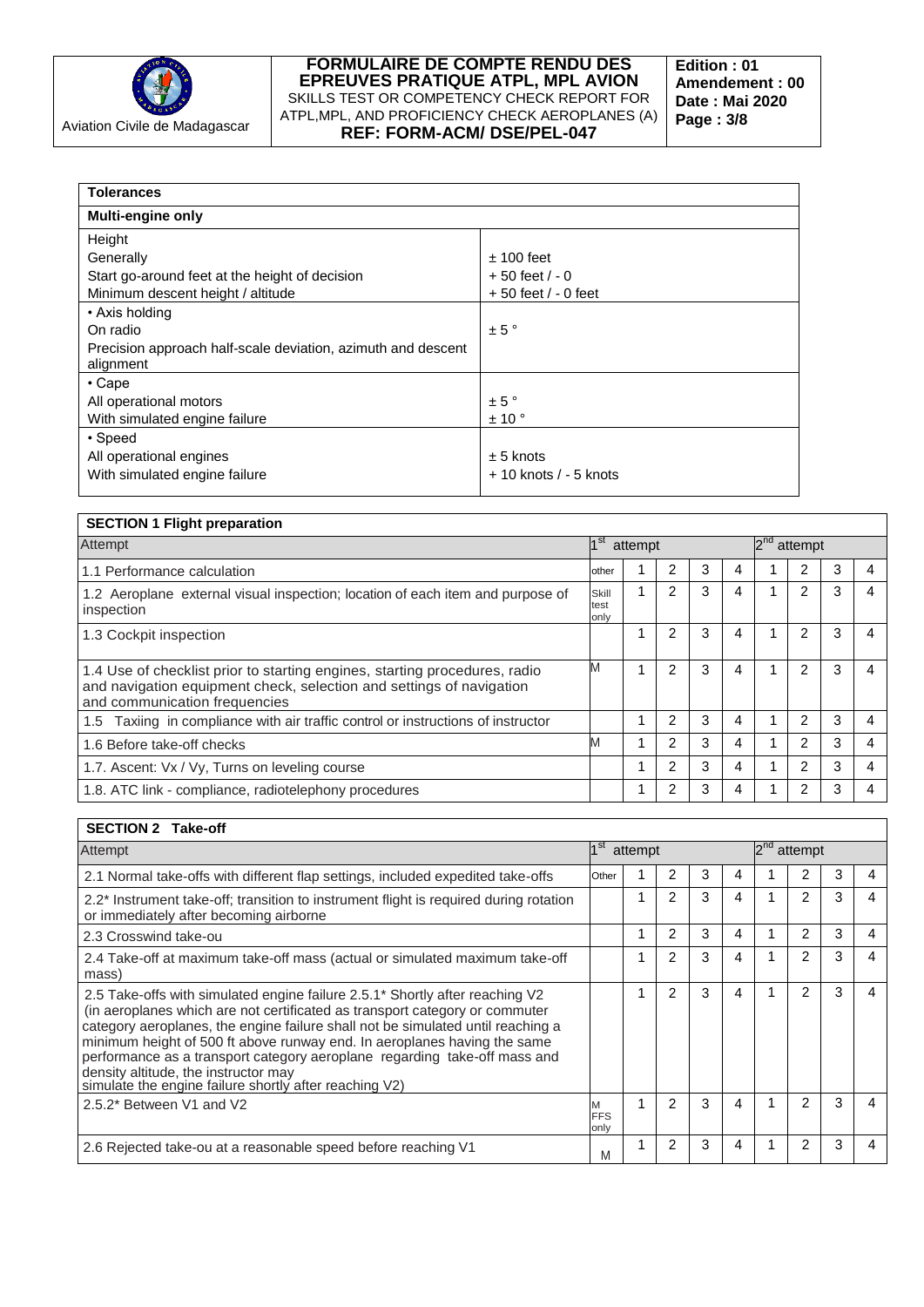

**Edition : 01 Amendement : 00 Date : Mai 2020 Page : 4/8**

| <b>SECTION 3 Flight manoeuvres and procedures</b>                                                                                                         |                                |   |                |   |   |              |                         |   |   |
|-----------------------------------------------------------------------------------------------------------------------------------------------------------|--------------------------------|---|----------------|---|---|--------------|-------------------------|---|---|
| Attempt                                                                                                                                                   | 1 <sup>st</sup> attempt        |   |                |   |   |              | 2 <sup>nd</sup> attempt |   |   |
| 3.1<br>Manual flight with and without flight directors (no autopilot, no<br>autothrust/autothrottle, and at different control laws, where applicable)     |                                | 1 | 2              | 3 | 4 | 1            | 2                       | 3 | 4 |
| 3.1.1 At different speeds (including slow flight) and altitudes within the<br>FSTD training envelope                                                      |                                | 1 | 2              | 3 | 4 | 1            | 2                       | 3 | 4 |
| 3.1.2 Steep turns using 45° bank, 180° to 360° left and right                                                                                             |                                | 1 | 2              | 3 | 4 | 1            | 2                       | 3 | 4 |
| 3.1.3 Turns with and without spoilers                                                                                                                     |                                | 1 | 2              | 3 | 4 | 1            | 2                       | 3 | 4 |
| 3.1.4 Procedural instrument flying and manoeuvring including instrument<br>departure and arrival, and visual approach                                     |                                | 1 | 2              | 3 | 4 | 1            | 2                       | 3 | 4 |
| 3.2 Tuck under and Mach buffets (if applicable), and other specific flight<br>characteristics of the aeroplane (e.g. Dutch Roll)                          | <b>FFS</b><br>only             | 1 | 2              | 3 | 4 | 1            | 2                       | 3 | 4 |
| 3.3 Normal operation of systems and controls engineer's panel (if applicable)                                                                             |                                | 1 | 2              | 3 | 4 | 1            | 2                       | 3 | 4 |
| Normal and abnormal<br>M<br>A mandatory minimum of 3 abnormal<br>3.4<br>items                                                                             |                                | 1 | 2              | 3 | 4 | 1            | 2                       | 3 | 4 |
| shall be selected from 3.4.0 to 3.4.14 inclusive<br>operations of following systems                                                                       |                                |   |                |   |   |              |                         |   |   |
| 3.4.0 Engine (if necessary propeller)                                                                                                                     |                                | 1 | 2              | 3 | 4 | 1            | 2                       | 3 | 4 |
| 3.4.1 Pressurisation and air-conditioning                                                                                                                 |                                | 1 | 2              | 3 | 4 | 1            | 2                       | 3 | 4 |
| 3.4.2 Pilot/static system                                                                                                                                 |                                | 1 | $\overline{2}$ | 3 | 4 | $\mathbf{1}$ | $\overline{2}$          | 3 | 4 |
| 3.4.3 Fuel system                                                                                                                                         |                                | 1 | $\overline{2}$ | 3 | 4 | 1            | $\overline{2}$          | 3 | 4 |
| 3.4.4 Electrical system                                                                                                                                   |                                | 1 | $\overline{2}$ | 3 | 4 | 1            | 2                       | 3 | 4 |
| 3.4.5 Hydraulic system                                                                                                                                    |                                | 1 | 2              | 3 | 4 | 1            | 2                       | 3 | 4 |
| 3.4.6 Flight control and Trim-system                                                                                                                      |                                | 1 | $\overline{2}$ | 3 | 4 | 1            | $\overline{2}$          | 3 | 4 |
| 3.4.7 Anti-icing/de-icing system, Glare shield heating                                                                                                    |                                | 1 | $\overline{2}$ | 3 | 4 | 1            | 2                       | 3 | 4 |
| 3.4.8 Autopilot/Flight director                                                                                                                           | M<br>(single<br>pilot<br>only) | 1 | $\overline{2}$ | 3 | 4 | 1            | 2                       | 3 | 4 |
| 3.4.9 Stall warning devices or stall avoidance devices, and stability<br>augmentation devices                                                             |                                | 1 | $\overline{2}$ | 3 | 4 | 1            | 2                       | 3 | 4 |
| 3.4.10 Ground proximity warning system, weather radar, radio altimeter,<br>transponder                                                                    |                                | 1 | 2              | 3 | 4 | 1            | 2                       | 3 | 4 |
| 3.4.11 Radios, navigation equipment, instruments, flight management system                                                                                |                                | 1 | 2              | 3 | 4 | 1            | 2                       | 3 | 4 |
| 3.4.12 Landing gear and brake                                                                                                                             |                                | 1 | $\overline{2}$ | 3 | 4 | 1            | 2                       | 3 | 4 |
| 3.4.13 Slat and flap system                                                                                                                               |                                | 1 | 2              | 3 | 4 | 1            | 2                       | 3 | 4 |
| 3.4.14 Auxiliary power unit (APU)                                                                                                                         |                                | 1 | $\overline{2}$ | 3 | 4 | 1            | 2                       | 3 | 4 |
| 3.6 Abnormal and emergency procedures M<br>A mandatory minimum of 3<br>items shall be selected from 3.6.1 to 3.6.9 inclusive                              |                                | 1 | $\overline{2}$ | 3 | 4 | 1            | $\overline{2}$          | 3 | 4 |
| 3.6.1 Fire drills e.g. engine, APU, cabin, cargo compartment, flight deck, wing<br>and electrical fires including evacuation                              |                                | 1 | $\overline{2}$ | 3 | 4 | 1            | 2                       | 3 | 4 |
| 3.6.2 Smoke control and removal                                                                                                                           |                                | 1 | 2              | 3 | 4 | 1            | 2                       | 3 | 4 |
| 3.6.3 Engine failures, shut-down and restart at a safe height                                                                                             |                                | 1 | 2              | 3 | 4 | 1            | 2                       | 3 | 4 |
| 3.6.4 Fuel dumping (simulated)                                                                                                                            |                                | 1 | 2              | 3 | 4 | 1            | 2                       | 3 | 4 |
| 3.6.5 Windshear at take-off/landing                                                                                                                       | FFS<br>only                    | 1 | $\overline{2}$ | 3 | 4 | 1            | 2                       | 3 | 4 |
| 3.6.6 Simulated cabin pressure failure/ emergency descent                                                                                                 |                                | 1 | 2              | 3 | 4 | 1            | 2                       | 3 | 4 |
| 3.6.7 Incapacitation of flight crew member                                                                                                                |                                | 1 | 2              | 3 | 4 | 1            | 2                       | 3 | 4 |
| 3.6.8 Other emergency procedures as outlined in the appropriate Aeroplane<br>Flight Manual (AFM)                                                          |                                | 1 | 2              | 3 | 4 | 1            | 2                       | 3 | 4 |
| 3.6.9 TCAS event                                                                                                                                          | FFS<br>only                    | 1 | 2              | 3 | 4 | 1            | 2                       | 3 | 4 |
| 3.7 Upset recovery training                                                                                                                               |                                | 1 | $\overline{2}$ | 3 | 4 | 1            | 2                       | 3 | 4 |
| 3.7.1 Recovery from stall events in :                                                                                                                     |                                | 1 | 2              | 3 | 4 | 1            | 2                       | 3 | 4 |
| - take-off configuration;<br>- clean configuration at low altitude;<br>- clean configuration near maximum operating altitude;<br>- landing configuration. |                                |   |                |   |   |              |                         |   |   |
| 3.7.2 The following upset exercises :<br>-recovery from nose-high at various bank angles;<br>-recovery from nose-low at various bank angles.              | FFS<br>only                    | 1 | 2              | 3 | 4 | 1            | 2                       | 3 | 4 |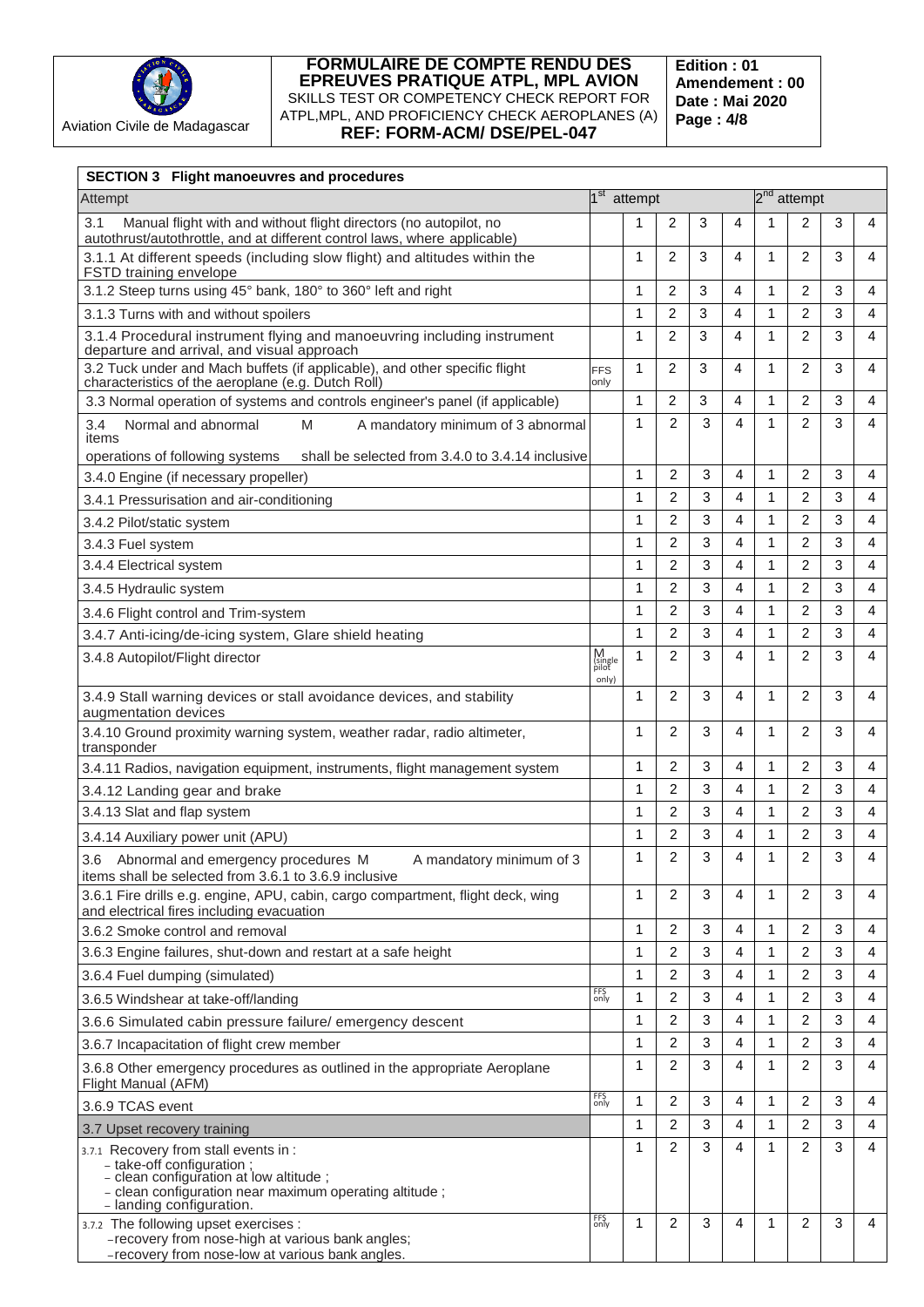

**Edition : 01 Amendement : 00 Date : Mai 2020 Page : 5/8**

| 3.8 Instrument flight procedures                                |                                                                                                                                                                                                                                                                                                                                                                                                                                                                                                                                    |                             | 1 | 2              | 3 | 4 | 1            | 2              | 3 | 4 |
|-----------------------------------------------------------------|------------------------------------------------------------------------------------------------------------------------------------------------------------------------------------------------------------------------------------------------------------------------------------------------------------------------------------------------------------------------------------------------------------------------------------------------------------------------------------------------------------------------------------|-----------------------------|---|----------------|---|---|--------------|----------------|---|---|
|                                                                 | 3.8.1* Adherence to departureand arrival routes and ATC instructions                                                                                                                                                                                                                                                                                                                                                                                                                                                               | М                           | 1 | 2              | 3 | 4 | 1            | 2              | 3 | 4 |
| 3.8.2* Holding procedures                                       |                                                                                                                                                                                                                                                                                                                                                                                                                                                                                                                                    |                             | 1 | 2              | 3 | 4 | 1            | 2              | 3 | 4 |
| by the approach procedure                                       | 3.8.3* 3D operations to DH/A of 200 feet (60 m) or to higher minima if required                                                                                                                                                                                                                                                                                                                                                                                                                                                    |                             | 1 | $\overline{2}$ | 3 | 4 | $\mathbf{1}$ | $\overline{2}$ | 3 | 4 |
| case of such AFM limitation).                                   | Note: According to the AFM, RNP APCH procedures may require the use of<br>autopilot or Flight director. The procedure to be flown manually shall be chosen<br>taking into account such limitations (for example, choose an ILS for 3.8.3.1 in                                                                                                                                                                                                                                                                                      |                             | 1 | $\overline{2}$ | 3 | 4 | 1            | $\overline{2}$ | 3 | 4 |
| 3.8.3.1* Manually, without flight director                      |                                                                                                                                                                                                                                                                                                                                                                                                                                                                                                                                    | M<br>(skill<br>test<br>only | 1 | 2              | 3 | 4 | 1            | 2              | 3 | 4 |
| 3.8.3.2* Manually, with flight director                         |                                                                                                                                                                                                                                                                                                                                                                                                                                                                                                                                    |                             | 1 | 2              | 3 | 4 | 1            | 2              | 3 | 4 |
| 3.8.3.3* With autopilot                                         |                                                                                                                                                                                                                                                                                                                                                                                                                                                                                                                                    |                             | 1 | $\overline{2}$ | 3 | 4 | 1            | 2              | 3 | 4 |
| procedure (as applicable), starting :<br>and                    | 3.8.3.4* Manually, with one engine simulated inoperative during final<br>approach, either until touchdown or through the complete missed approach<br>i) before passing 1 000ft above aerodrome level;<br>after passing the outer marker (OM) within adistance of not more than 4NM<br>Engine failure and the ensuing go-around shall be initiated in conjunction with<br>the non-precision approach as described in 3.8.4. The go-around shall be<br>initiated when reaching the published OCH/A; however, not later than reaching | М                           | 1 | $\overline{2}$ | 3 | 4 | 1            | 2              | 3 | 4 |
| failure in accordance with 3.8.3.4.                             | an MDH/A of 500 ft above the runway threshold elevation. In aeroplanes<br>having the same performance as a transport category aeroplane regarding<br>take-off mass and density altitude, the instructor may simulate the engine                                                                                                                                                                                                                                                                                                    |                             |   |                |   |   |              |                |   |   |
| 3.8.4* 2D operations down to the MDH/A                          |                                                                                                                                                                                                                                                                                                                                                                                                                                                                                                                                    | М                           | 1 | $\overline{2}$ | 3 | 4 | 1            | 2              | 3 | 4 |
|                                                                 | 3.8.5 Circling approach under the following conditions:<br>(a) *approach to the authorised minimum circling approach altitude at the<br>aerodrome in question in accordance with the local instrument approach<br>facilities in simulated instrument flight conditions; followed by:<br>(b) circling approach to another runway at least 90° off centreline from the final approach used in item (a), at the authorised minimum circling approach atitude                                                                          |                             | 1 | $\overline{2}$ | 3 | 4 | 1            | 2              | 3 | 4 |
|                                                                 | Remark: If (a) and (b) are not possible due to ATC reasons, a simulated low                                                                                                                                                                                                                                                                                                                                                                                                                                                        |                             |   |                |   |   |              |                |   |   |
| visibility pattern may be performed.<br>3.8.6 Visual approaches |                                                                                                                                                                                                                                                                                                                                                                                                                                                                                                                                    |                             | 1 | 2              | 3 | 4 | 1            | 2              | 3 | 4 |
| <b>SECTION 4 Missed Approach Procedures</b>                     |                                                                                                                                                                                                                                                                                                                                                                                                                                                                                                                                    |                             | 1 | $\overline{2}$ | 3 | 4 | 1            | $\overline{2}$ | 3 | 4 |
| decision height                                                 | 4.1 Go-around with all engines operating* during a 3D operation on reaching                                                                                                                                                                                                                                                                                                                                                                                                                                                        |                             |   | $\overline{c}$ | 3 | Δ | 1            | $\overline{c}$ | 3 | Δ |
| instrument approach                                             | 4.2 Go-around with all engines operative* from various stages during an                                                                                                                                                                                                                                                                                                                                                                                                                                                            |                             | 1 | 2              | 3 | 4 | 1            | 2              | 3 | 4 |
| 4.3 Other missed approach procedures                            |                                                                                                                                                                                                                                                                                                                                                                                                                                                                                                                                    |                             | 1 | 2              | 3 | 4 | 1            | 2              | 3 | 4 |
|                                                                 | 4.4* Manual go-around with the critical engines simulated inoperative after an<br>instrument approach on reaching DH, MDH or MAPT                                                                                                                                                                                                                                                                                                                                                                                                  | м                           | 1 | $\overline{2}$ | 3 | 4 | 1            | 2              | 3 | 4 |
| 4.5                                                             | Rejected landing with all engines operating :                                                                                                                                                                                                                                                                                                                                                                                                                                                                                      |                             | 1 | 2              | 3 | 4 | 1            | 2              | 3 | 4 |
| - from various heights below DH/MDH;                            |                                                                                                                                                                                                                                                                                                                                                                                                                                                                                                                                    |                             |   |                |   |   |              |                |   |   |
| -after touchdown (baulked landing)                              |                                                                                                                                                                                                                                                                                                                                                                                                                                                                                                                                    |                             |   |                |   |   |              |                |   |   |
| touchdown.                                                      | In aeroplanes which are not certificated as transport category aeroplanes<br>(JAR/FAR 25) or as commuter category aeroplanes (SFAR 23), the rejected<br>landing with all engines operating shall be initiated below MDH/A or after                                                                                                                                                                                                                                                                                                 |                             |   |                |   |   |              |                |   |   |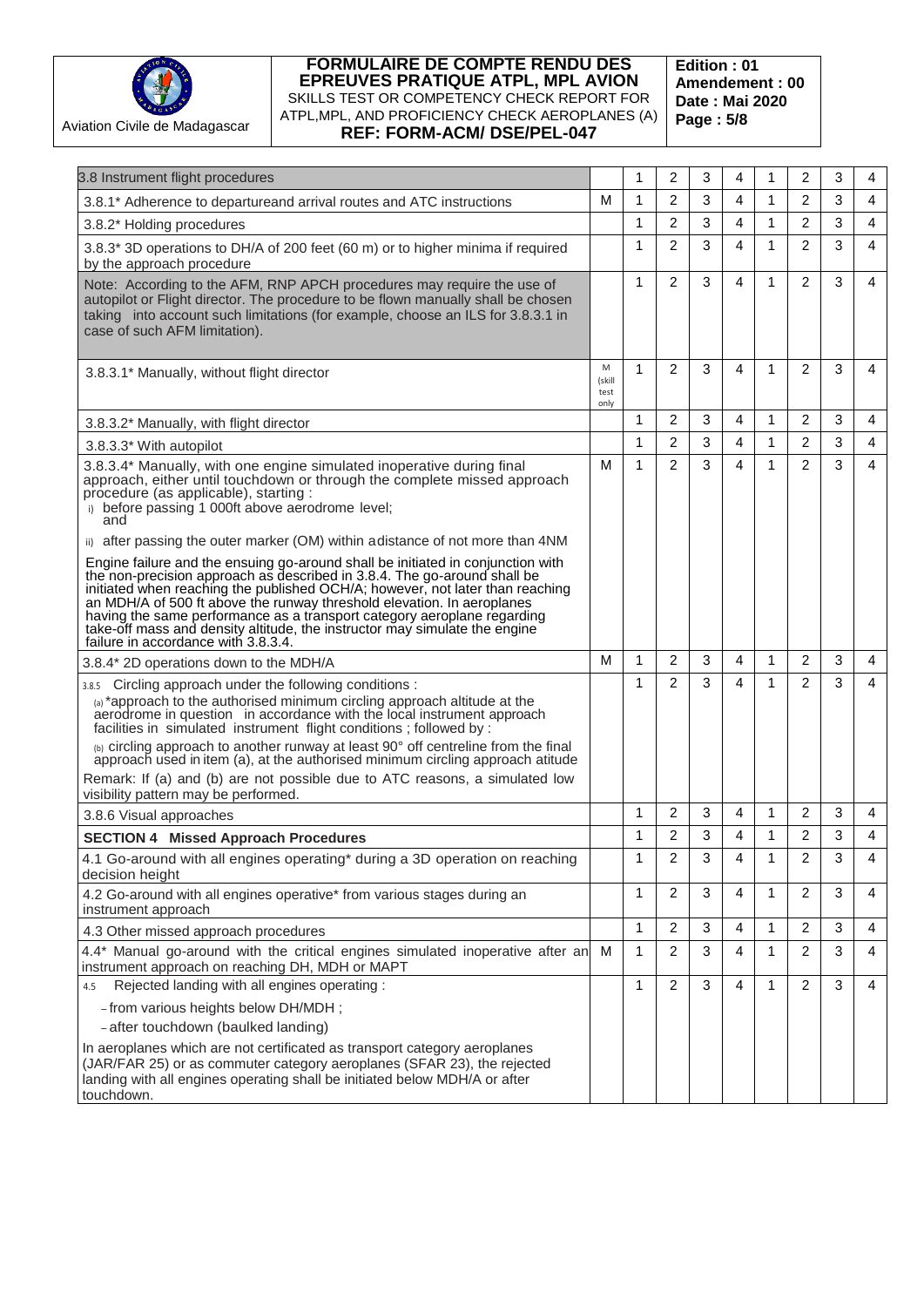

#### Aviation Civile de Madagascar

#### **FORMULAIRE DE COMPTE RENDU DES EPREUVES PRATIQUE ATPL, MPL AVION** SKILLS TEST OR COMPETENCY CHECK REPORT FOR ATPL,MPL, AND PROFICIENCY CHECK AEROPLANES (A) **REF: FORM-ACM/ DSE/PEL-047**

**Edition : 01 Amendement : 00 Date : Mai 2020 Page : 6/8**

| <b>SECTION 5 Landings</b>                                                                                                                                                                                                                          |                                               | 2              | 3 | 4 | 2 | 3 |   |
|----------------------------------------------------------------------------------------------------------------------------------------------------------------------------------------------------------------------------------------------------|-----------------------------------------------|----------------|---|---|---|---|---|
| 5.1 Normal landings* with visual reference established when reaching<br>DA/H following an instrument approach operation                                                                                                                            |                                               | $\overline{2}$ | 3 | 4 | 2 | 3 | 4 |
| 5.2 Landing with simulated jammed horizontal stabiliser in any out-of-trim<br>position                                                                                                                                                             | <b>FFS</b><br>only                            | 2              | 3 | 4 | 2 | 3 | 4 |
| 5.3 Crosswind landings (aircraft, if practicable)                                                                                                                                                                                                  |                                               | 2              | 3 | 4 | 2 | 3 | 4 |
| 5.4 Traffic pattern and landing without extended or with partly extended<br>flaps and slats                                                                                                                                                        |                                               | 2              | 3 | 4 | 2 | 3 | 4 |
| 5.5 Landing with critical engine simulated inoperative                                                                                                                                                                                             | M                                             | 2              | 3 | 4 | 2 | 3 | 4 |
| 5.6 Landing with two engines inoperative :<br>$-$ aeroplanes with three engines : the centre engine and one outboard<br>engine as far as practicable according to data of the AFM; and<br>- aeroplanes with four engines : two engines at one side | <b>FFS</b><br>only<br>(skill<br>test<br>only) | 2              | 3 | 4 | 2 | 3 | 4 |
| General remarks:<br>Special requirements for the extension of a type rating for instrument approaches down to a decision height of less than 200 ft (60 m), i.e. CAT II/III operations.                                                            |                                               | 2              | 3 | 4 | 2 | 3 | 4 |

#### **SECTION 6**

| Attempt                                                                                                                                                                                                                                                                                                                                                                                                                                                                                                                    |       | attempt |               |   |   | attempt       |   |  |
|----------------------------------------------------------------------------------------------------------------------------------------------------------------------------------------------------------------------------------------------------------------------------------------------------------------------------------------------------------------------------------------------------------------------------------------------------------------------------------------------------------------------------|-------|---------|---------------|---|---|---------------|---|--|
| Additional authorisation on a type rating for instrument approaches<br>down to a DH of less than 60 m (200 ft) (CAT II/III)<br>The following manoeuvres and procedures are the minimum<br>training requirements to permit instrument approaches down to<br>a<br>DH of less than 60 m (200 ft). During the following instrument<br>approaches and missed approach procedures, all aeroplane<br>equipment required for type certification of instrument approaches<br>down to a DH of less than 60 m (200 ft) shall be used. |       |         | 2             | 3 | 4 |               |   |  |
| 6.1* Rejected take-off at minimum authorised runway visual range (RVR)                                                                                                                                                                                                                                                                                                                                                                                                                                                     | $M^*$ |         | 2             | 3 | 4 | 2             | 3 |  |
| 6.2* CAT II/III approaches: in simulated instrument flight conditions down to<br>the applicable DH, using flight guidance system. Standard procedures of crew<br>coordination (task sharing, call-out procedures, mutual surveillance,<br>information exchange and support) shall be observed.                                                                                                                                                                                                                             | M     |         | 2             | 3 | 4 | 2             | 3 |  |
| 6.3* Go-around : after approaches as indicated in<br>6.2 on reaching DH.                                                                                                                                                                                                                                                                                                                                                                                                                                                   | M*    |         | 2             | 3 | 4 | 2             | 3 |  |
| The training shall also include a go-around due to (simulated) insufficient<br>RVR, wind shear, aeroplane deviation in excess of approach limits for a<br>successful approach, ground/airborne equipment failure prior to reaching<br>D                                                                                                                                                                                                                                                                                    |       |         | $\mathcal{P}$ | 3 | 4 | $\mathcal{P}$ | 3 |  |
| $6.4^*$ Landing(s) : with visual reference established at DH following an<br>instrument approach.<br>Depending on the specific flight guidance system, an automatic landing shall<br>be performed.                                                                                                                                                                                                                                                                                                                         | м     |         | 2             | 3 | 4 | 2             | 3 |  |

| <b>SECTION 7 Multi-crew operation / Airmanship</b>                   |         |               |   |   |          |                |   |   |
|----------------------------------------------------------------------|---------|---------------|---|---|----------|----------------|---|---|
| Attempt                                                              | attempt |               |   |   | $2^{na}$ | attempt        |   |   |
| 7.1 Crew coordination/cooperation                                    |         | 2             | 3 | 4 |          | 2              | 3 | 4 |
| 7.2 PF/PM allocation of tasks                                        |         | 2             | 3 | 4 |          | 2              | 3 | 4 |
| 7.3 Effective crew communication                                     |         | 2             | 3 | 4 |          | 2              | 3 | 4 |
| 7.4 Adherence to SOPs and standard callouts                          |         | 2             | 3 | 4 |          | $\overline{2}$ | 3 | 4 |
| 7.5 Management of workload and resources                             |         | 2             | 3 | 4 |          | 2              | 3 | 4 |
| Airmanship                                                           |         | 2             | 3 | 4 |          | 2              | 3 | 4 |
| 7.6 Situational awareness and safety consciousness                   |         | 2             | 3 | 4 |          | 2              | 3 | 4 |
| 7.7 Use of checklist(s)                                              |         | 2             | 3 | 4 |          | 2              | 3 | 4 |
| 7.8 Event/risk management processes and aeronautical decision making |         | $\mathcal{P}$ | 3 | 4 |          | 2              | 3 | 4 |
| 7.9 Flying skills, accuracy and smoothness                           |         | 2             | 3 | 4 |          | $\overline{2}$ | 3 | 4 |
| 7.10 RT procedures and proficiency, ATC liaison / compliance         |         | $\mathcal{P}$ | 3 | 4 |          | $\overline{2}$ | 3 | 4 |
| 7.11 Compliance with regulations                                     |         | 2             | 3 | 4 |          | 2              | 3 | 4 |
| 7.12 Flight management (fuel, engine considerations, etc.)           |         | 2             | 3 | 4 |          | 2              | 3 | 4 |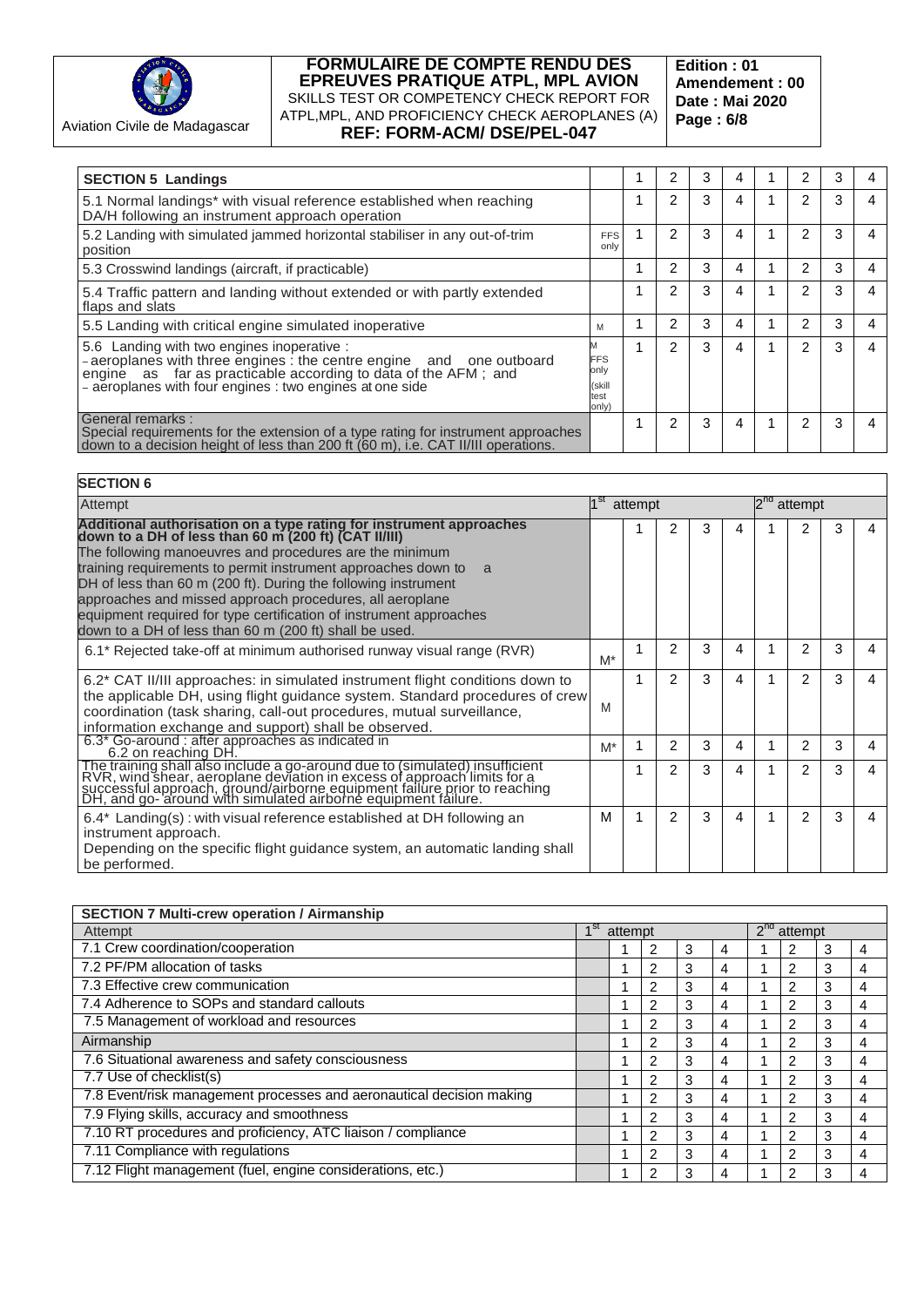

**Edition : 01 Amendement : 00 Date : Mai 2020 Page : 7/8**

| SECTION 8 ATPL only additional items to be assessed for atpl exam                                                                                                                      |  |   | - 3 | 4 |  | З |  |
|----------------------------------------------------------------------------------------------------------------------------------------------------------------------------------------|--|---|-----|---|--|---|--|
| 8.1 Management of crew cooperation                                                                                                                                                     |  | 2 |     | 4 |  | 3 |  |
| 8.2 Maintaining a general survey of the aircraft                                                                                                                                       |  | 2 |     | 4 |  | 3 |  |
| 8.3 Setting priorities and making decisions in accordance with safety<br>aspects and relevant rules and regulations appropriate to the<br>operational situation, including emergencies |  | 2 |     | 4 |  | 3 |  |